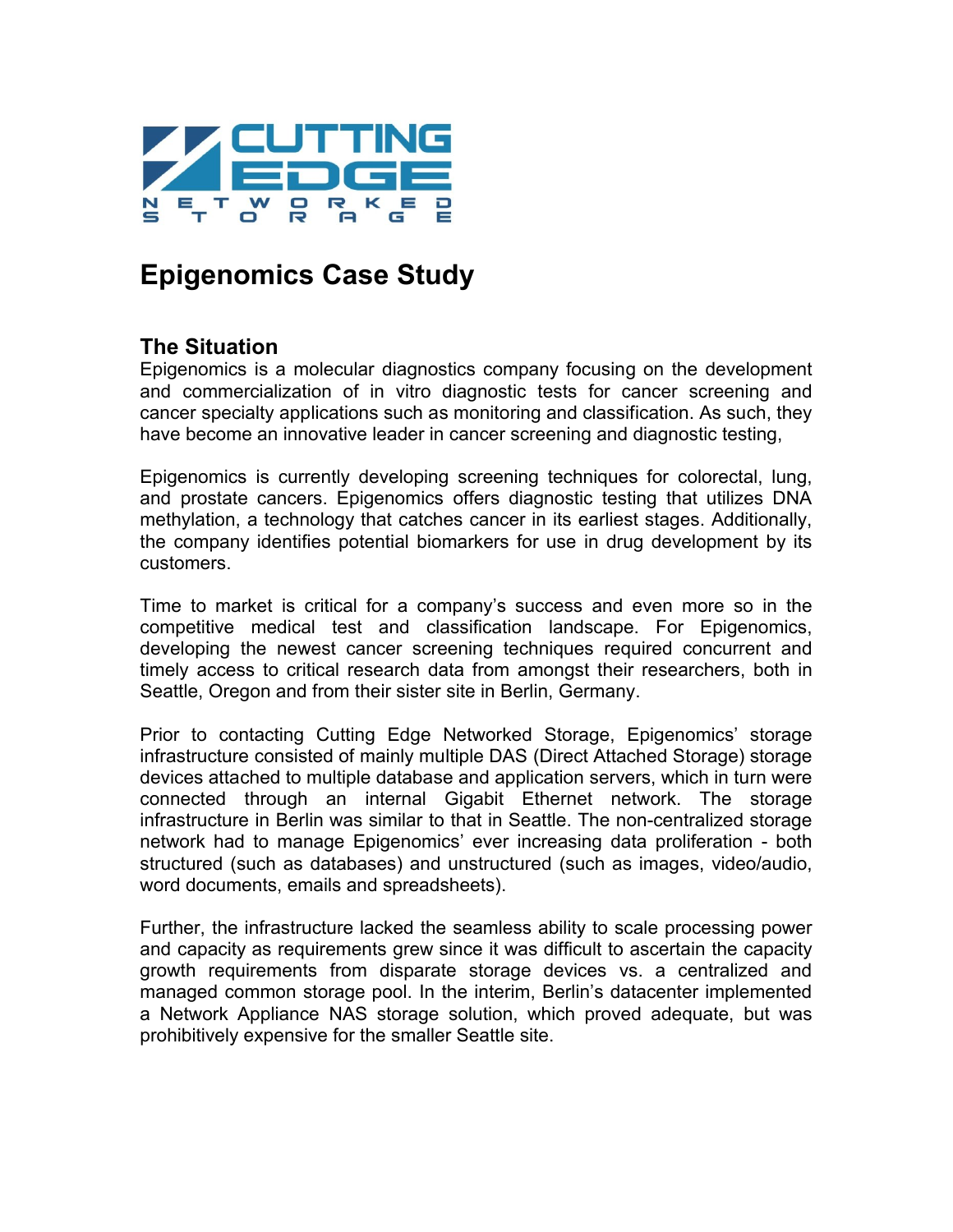### **The Challenge**

The goal of the company was to find a cost effective, flexible, highly available, scalable and feature rich storage solution to help it achieve both economic and operational benefits by consolidating disparate storage resources, reducing backup and recovery windows, complying with government regulations on data retention management, and reducing storage TCO with a tiered-storage architecture that could be replicated in both sites. Further, the new solution would have to help solve key problems such as ineffective storage utilization, the costs of managing storage, and the ability to manage storage growth surrounding data replication, disaster recovery / business continuance and backup.

It was determined early on that the company's near term needs did not require the performance and complexity associated with Fibre Channel. Fibre Channel is widely used in enterprise data centers because of its end-to-end intelligence, consistently high performance, low latency, support of multi-path fabrics and its high availability. On the downside, Fibre Channel does not have wide industry support at present to use it for a server cluster interconnect. Also, as the number of server connections increases and the price of individual servers decline, the high cost of Fibre Channel and of Host Bus Adapters in particular becomes a concern. Further, Fibre Channel still exhibits poor interoperability amongst different vendor products after almost a decade in deployment.

Additionally, it was determined that a pure Windows based system would not support Epigenomics' growth due to its availability and flexibility limitations. Upon further analysis, they required a system that allowed seamless file exchange via a VPN with their Berlin office, strong flexibility, remote monitoring, and the ability to export multiple protocols.

#### **The Solution**

Epigenomics researched multiple vendors before deciding on Cutting Edge Networked Storage Solutions and its EdgeWare™ empowered ISS (Integrated Storage Solutions) NAS and iSCSI offerings. Networks based on Ethernet technology greatly simplify network operations, leverage a large existing pool of trained personnel, and allow the use of widely available management and monitoring applications. OpenE was considered but its operating system lacked the flexibility and data protection features of Cutting Edge's EdgeWare OS. The ISS's rich feature set, scalability, flexibility, and its user friendly and intuitive management GUI (graphical user interface) were key priorities in Epigenomics' decision making process. According to Dennis Bieling, Systems Administrator for Epigenomics, "The Cutting Edge solution allows us to seamlessly exchange files via our dedicated VPN with Berlin and to mirroring our high priority file trees. Furthermore, EdgeWare's flexibility allows easy export of multiple protocols like CIFS, HTTP, NFS and FTP, as well as integrating SNMP for remote monitoring and diagnostics. Coupled with ISS's affordability and failover capability made Cutting Edge the clear choice."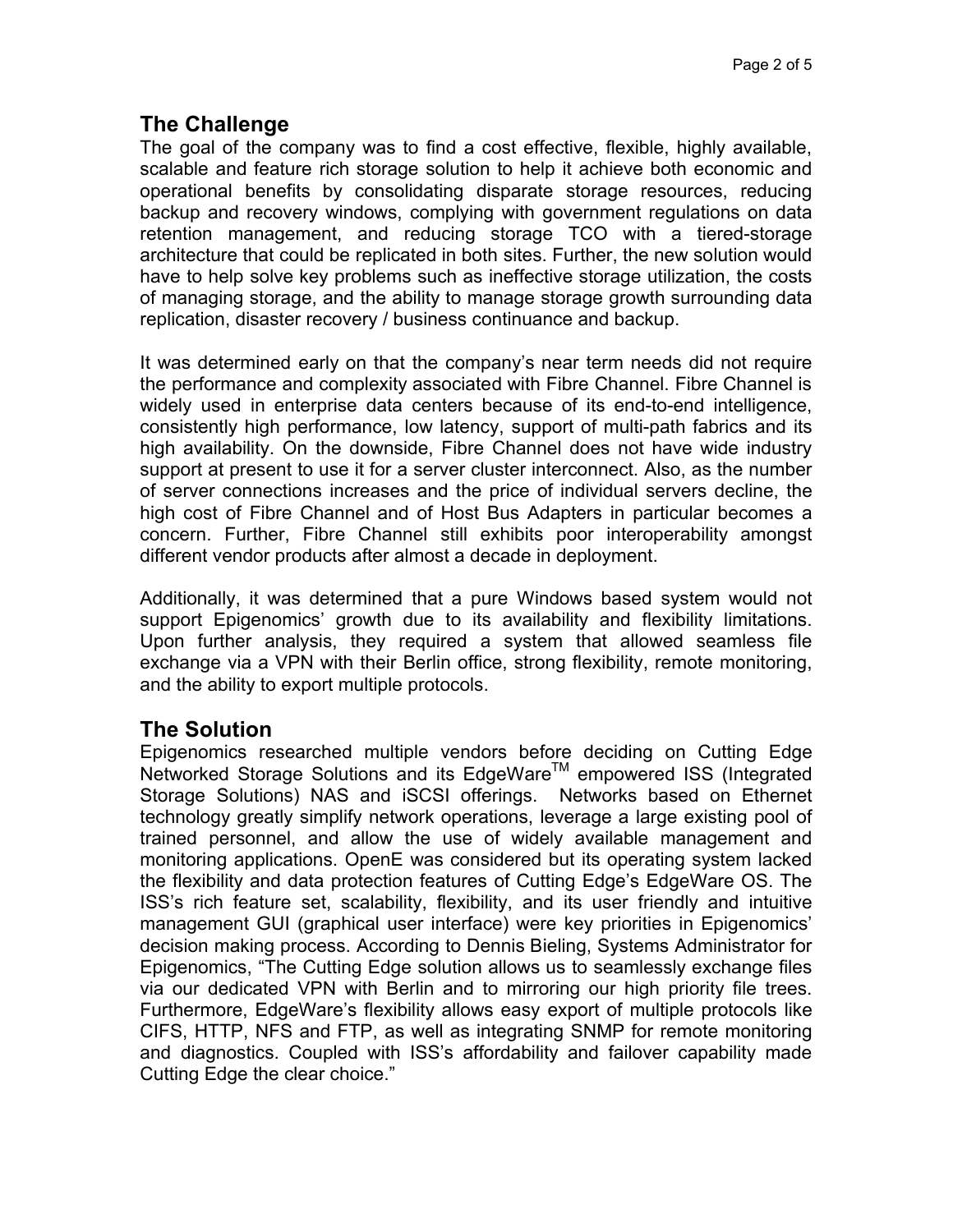Epigenomics chose twin Cutting Edge ISS 9.6 TB integrated NAS servers as a starting point for their Seattle data center. The ISS combines enterprise level features with the ability incorporate high performance SAS drives for compute intensive applications or cost effective SATA drives where massive capacity and low TCO are priorities. Additionally, the ISS offers enterprise level features like IP Failover, high fault tolerance, snapshot data preservation, remote mirroring, and remote replication.



The present integration of the CuttingEge NAS servers into the data center infrastructure as shown in the above diagram in Seattle includes 24 Dell Power Edge servers to store database and application software. All but 2 servers are Linux servers, while the remaining two servers run on Windows. All desktop clients run on Windows XP via a Gigabit Ethernet network. The Cutting Edge ISS NAS servers, acting as online data repositories, support all the clients and servers within the data center. The clients and servers are connected through a 3Com layer 3 master switch with traffic prioritization, which in turn, ports to all other switches with 3 lines per switch. The ISS solution also deployed NIC bonding which allows the bandwidth of multiple NIC cards to be aggregated and converted into one, increasing the data transfer capacity and speed.

The Cutting Edge ISSs run asynchronously on the dedicated Gigabit Ethernet network. Both ISS storage servers share all volumes running CIFS and NFS, with their own directories and file trees to both the clients and servers. The ISS stores home directories, emails, applications, profile data, and all documents.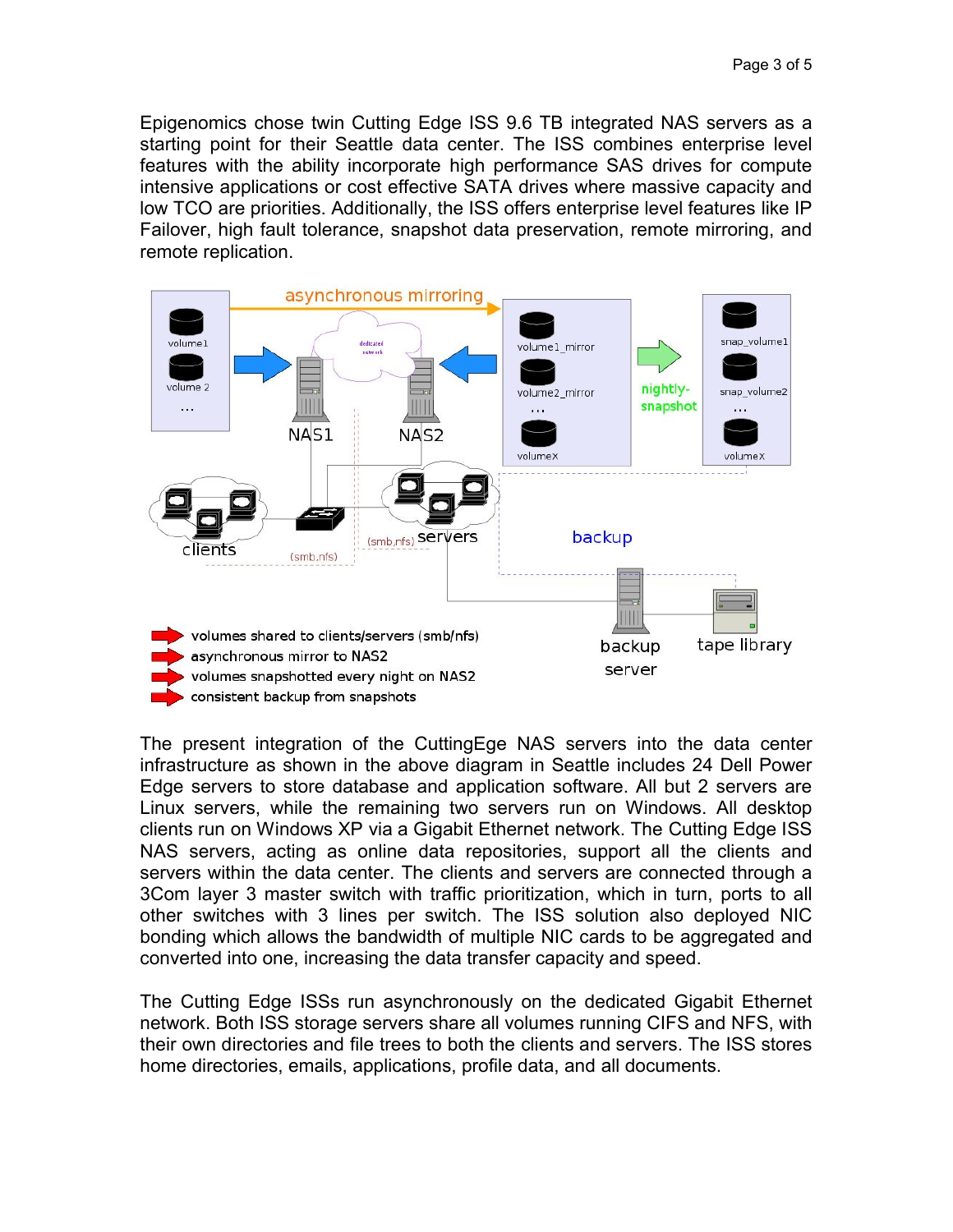Monitoring the overall system's health is easy with EdgeWare's SNMP based system monitoring and alert feature. Epigenomics chose to use Argus on top of EdgeWare, allowing both ISS NAS servers to be a part of the monitoring loop and to centralize monitoring of all servers. EdgeWare's advanced monitoring system notifies network administrators on statuses such as health disk status, system temperature, RAID status, and spare drives on the ISS servers. The EdgeWare OS also generate logs that that record monitoring activities on a timely basis for later analysis.

Additionally, because Epigenomics' data center is an integrated security environment, the ISSs act in concert with a NIS server and an LDAP server. To ensure that the data is safe and to avert a worst case disaster recovery scenario, Epigenomics also employs a multi-layered protection scheme to optimize business continuance. All network servers run independently of one another.

An asynchronous mirror is run every 24 hours on a typical 1.3 TB volume. An IP snapshot in turn, is taken off those mirrors to a backup server and Snapshots of all volumes are taken every 6 hours and used to write backups to a near line tape library. For this purpose a backup client is installed on the ISSs and data is pulled by the backup server, even though a network agent running on both Cutting Edge NAS servers would allow direct backups from the servers to a direct attached tape library. Epigenomics decided to integrate both CuttingEdge NAS servers into the already existing backup infrastructure instead.

Incremental backups are run daily A full backup on all servers are run every other week, usually on weekends where peak capacities approach 3 TB. For natural or man-made disasters, Epigenomics stores tape based backups at an offsite location.

#### **Future Implementation of Cutting Edge ISS solutions**

With the imminent release of failover protection from Cutting Edge, Epigenomics is planning to add up to 12 TB per ISS server and clustering them in the near future. Added Bieling, "at the moment, there are only asynchronous mirrors of some of the volumes. We plan to add the extra capacity while incorporating failover to allow for full synchronous operation."

Cutting Edge's ISS storage servers allowed convenient centralized management, unparalleled reliability, streamlined data protection via snapshot technology, and the capability to manage Linux and Windows based environments seamlessly. The ISS solution accommodated the client agent for Epigenomics' backbone backup server, making it simple to integrate Cutting Edge's product into the company's existing system. In comparing Cutting Edge's ISS solutions to their prior storage solution in Berlin, Bieling concluded, "Cutting Edge's NAS solutions match the Network Appliance solution in performance and is roughly 50% of the price."